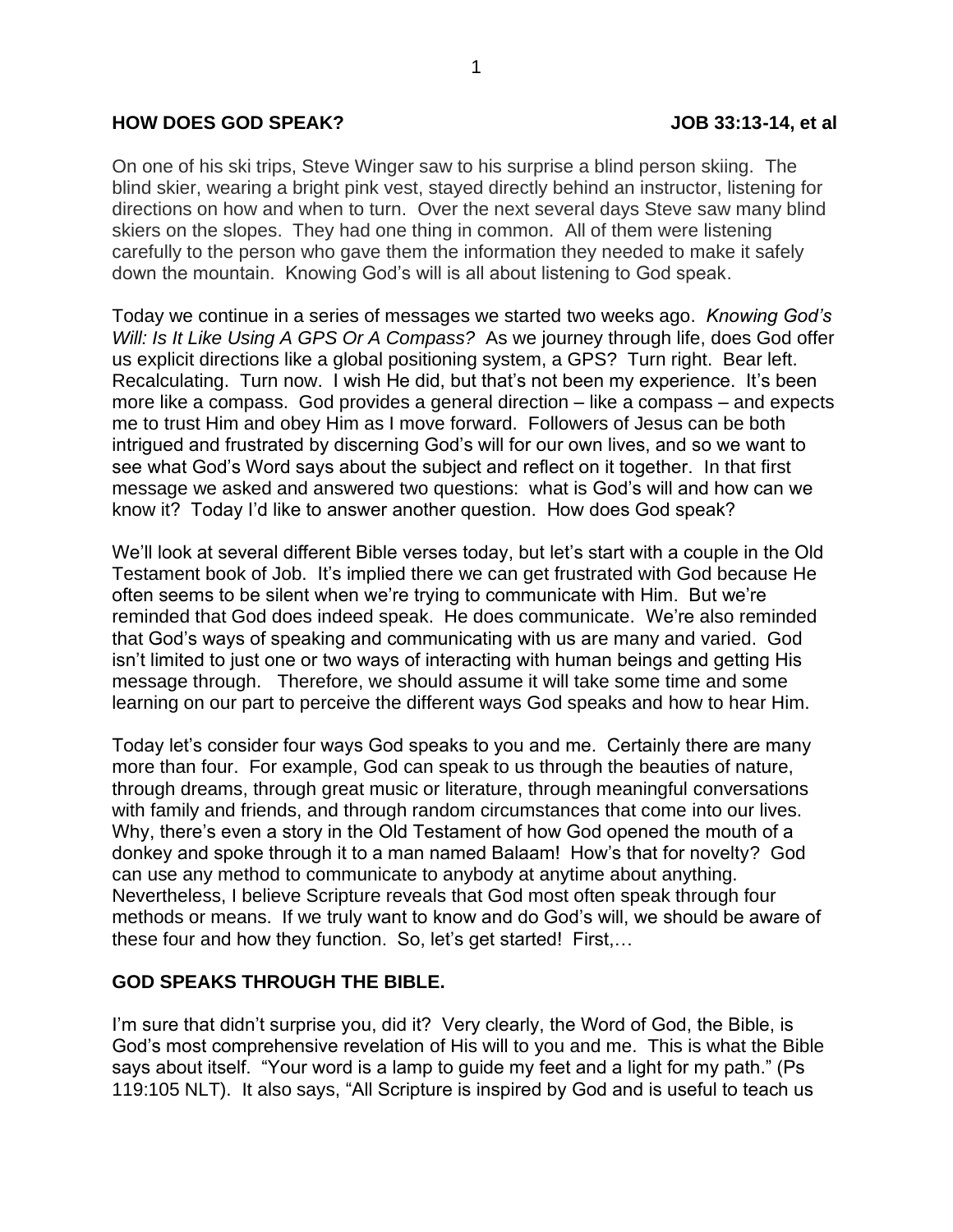what is true and to make us realize what is wrong in our lives. It corrects us when we are wrong and teaches us to do what is right. God uses it to prepare and equip his people to do every good work." (2 Tim 3:16-17 NLT)

If you're truly interested in what the God of the universe has to say to you, I suggest you maintain some key attitudes towards the Bible at all times. First, use it regularly. Establish a regular time to read and reflect on God's Word. It might be daily or several times a week, but it needs to be a regular and faithful part of your life's routine. If you're not reading the Bible regularly, you're missing out on God's number one way to talk to you. Second, use the Bible intelligently. Any fool can prove anything from the Bible. All you have to do is rip verses out of their context - their intended meaning - and you can come up with the strangest beliefs imaginable. Or you can be ignorant of how the Bible applies to you and your life situations. Perhaps you've heard of the severely depressed man who was looking through the Bible for direction. He'd heard about the "put your finger on a random verse method" and thought it was worth a try. He let the Bible fall open by itself and he put his finger on this verse, "Then Judas threw the silver coins down in the Temple and went out and hanged himself." (Matt 27:5 NLT) That certainly wasn't what he wanted to hear! But he tried the random approach again. This time his finger fell on the verse, "Then Jesus said, 'Yes, now go and do the same.'" (Luke 10:37 NLT) Now, he was really beginning to wonder! Was God speaking to him? Out of desperation, he tried the "put your finger on a random verse" method one more time. He ended up with this one, "Then Jesus told him, 'Hurry and do what you're going to do.'" (John 13:27 NLT) Many people do little more than adopt the magical "put your finger on a verse" method and imagine God is going to speak to them that way.

Third, use the Bible humbly. Yes, the Bible can be intimidating. It's a big, long book as books go. How many other books have a number in front of every sentence? That's kind of strange! If you have an old translation, you run into lots of thee's and thou's. And even if you read the most modern translation out there, you encounter strange places, unpronounceable names, and very different words and customs. It's easy to throw up your hands and say, "I give up!" I encourage you to persevere humbly and diligently. The Bible is like the owner's manual for a new car. If you read the owner's manual and do what it says, your car will probably last a lot longer. The Bible is God's manual for life and living. Be patient with yourself. Getting to know it well will take time. But the more you understand it, the more opportunity you will have to obey it and the more success you will have in knowing God and His will.

Fourth, use the Bible corporately. Nobody could be a bigger advocate of personal Bible study than me. But reading and studying God's Word on your own is no substitute for studying it along with other Christians. Join a church school class or a small group. Join one of our discipleship triads when you're invited. Some new ones are going to get launched in the next few months. The S letter in our ROPES acrostic which describes the KRBC picture of a disciple stands for Scripture. Following Jesus well entails studying the Bible in relationship with other followers of Jesus. It's also important to hear pastors explain the Bible to you as well as other gifted teachers and preachers in person and online. When it comes to studying God's Word it should never be a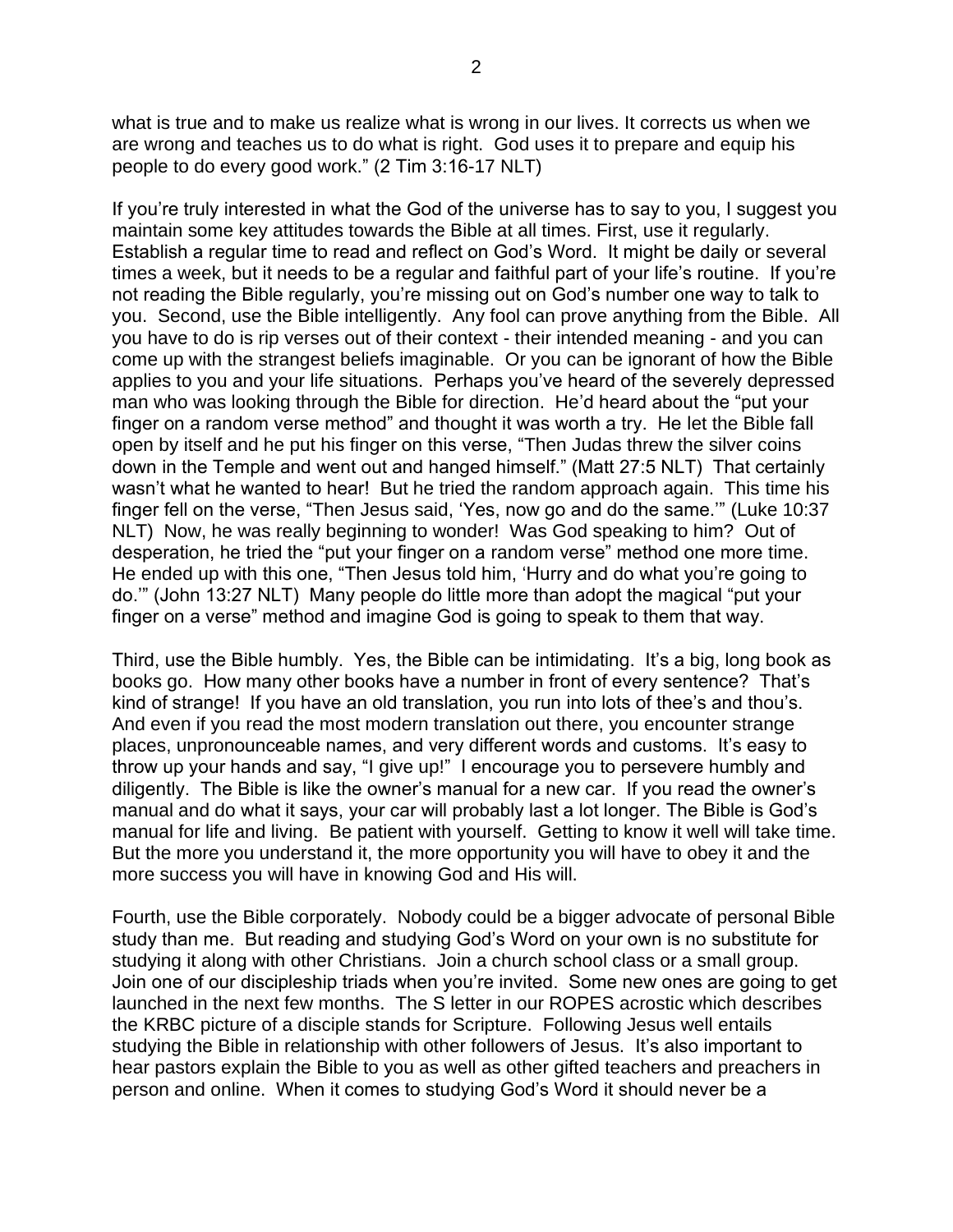decision between personal or corporate study. Both are very important and help us get the best understanding of the Bible possible.

Did you know the Bible will not speak to you about everything? For instance, it will not predict your future specifically. True, the Bible reveals general truths about your destiny. For example, if you've put your trust in Jesus, you have received the gift of eternal life. But the Bible's not a divine horoscope that can be used to figure out specific details about your life next month or two years from now. Then, again, the Bible will not answer all your questions. Many of the "why" questions we ask about our lives won't get answered this side of Heaven. Why did my spouse leave me? Why did my child die? Why did I lose my job? Why do I have in incurable disease? We read from the book of Job a few minutes ago. Here was a man who lost everything – his children, his possessions, his health. Naturally, Job wanted an answer. But the only answer God gave him can be summed up like this, "Job, since I'm God and you're a mere human being, there's no way you can understand all that I do and why I do. Trust Me. I know what I'm doing." The Bible will also not provide specific direction for every decision. It will not tell you the name of the person you should marry or what career to pursue. It will not tell you what church to join or what ministry to get involved in. It will not tell you which lost person specifically you should reach out to. If you assume the Bible will provide you with information in any of those three ways, you'll be disappointed.

So, how does God speak to you and me through the Bible? The Bible will confirm God's sovereignty. As you read it receptively, it will remind you God is there, God loves you, and God has a plan and purpose for your life. When you're trying to make your way through the fog of pain or disappointment in life, the Bible will lift your thinking above the fog and reveal a loving God who's in control at all times. Another way the Bible will speak to you is by convicting you of sin. The Bible is alive and God will use it to point out attitudes or actions we need to change. Even though it was written thousands of years ago, when you read Scripture with an open, receptive heart the Holy Spirit will make it's principles and truth come alive for you. In fact, here's what the Bible says about itself, "For the word of God is alive and powerful. It is sharper than the sharpest two-edged sword, cutting between soul and spirit, between joint and marrow. It exposes our innermost thoughts and desires." (Heb 4:12 NLT)

Something else. The Bible communicates God's purpose for you. It gives us very specific guidance in many areas – don't steal, don't tell lies, be sexually pure, pray continually, worship regularly, love and reach out to lost people – just to give a few examples. It also provides many other precepts or principles that can then be applied to a wide range of situations that each of us face in life and living. Page after page in many different and diverse ways, the Bible reinforces God's primary purpose for your life and mine – to mold us into the image of His Son, Jesus. He wants you to love what Jesus loves, to think like Jesus thinks, and to act like Jesus acts in every situation.

# **GOD SPEAKS THROUGH LEADINGS.**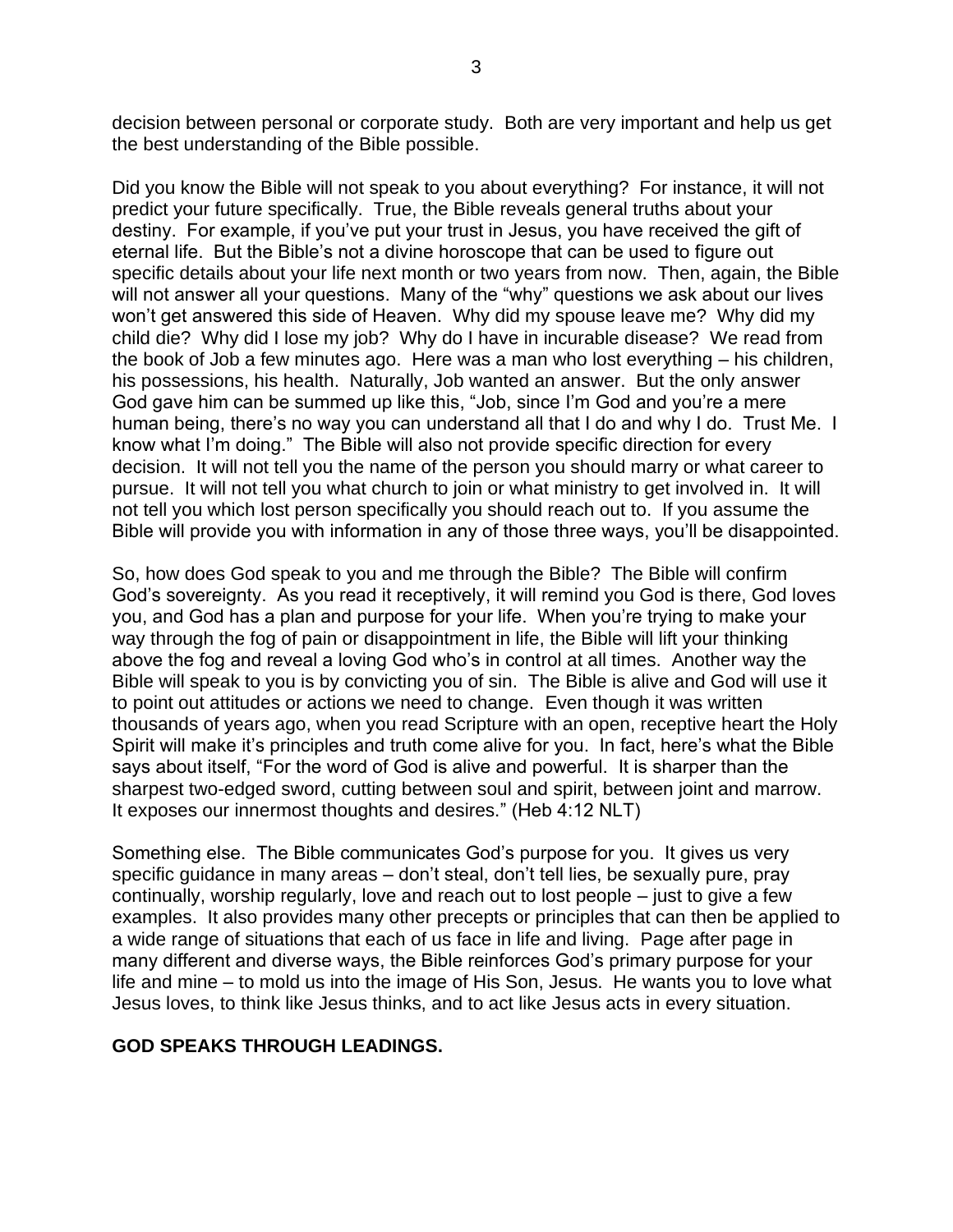What's a "leading"? A leading is an impression God the Holy Spirit makes on your mind to do something specific in obedience to His will. There are many examples of leadings in the Bible. Nehemiah, a high-ranking Jewish official in the Persian Empire, gave up his privileged position in order to rebuild the broken down walls of Jerusalem. How did Nehemiah figure out this was what God wanted him to do? He said, "I had not told anyone about the plans God had put in my heart for Jerusalem." (Neh 2:12 NLT) It was a leading, an impression made upon Nehemiah's mind through the Holy Spirit. The great missionary leader, Paul, and his associate, Silas, were prevented from continuing their missionary activities in what's now the country of Turkey and instead were led to do evangelism in what's now Greece. We read, "The Spirit of Jesus did not allow them to go there." (Acts 16:7 NLT) It was a leading, a strong impression made upon their minds through the Holy Spirit.

Does God still speak to us through leadings today? Absolutely! Now, there's no biblical definition of a leading although you can read about being led by the Holy Spirit. We do have, however, several Bible passages promising God will lead us. For instance, "The Lord says, 'I will guide you along the best pathway for your life. I will advise you and watch over you." (Ps 32:8 NLT) Or how about, "If you need wisdom, ask our generous God, and he will give it to you. He will not rebuke you for asking." (Jam 1:5 NLT)

How do leadings of the Holy Spirit happen? Obviously, God can strongly impress us to do something at any time, but more often than, they come as the result of patient, prayerful stillness before God. The Bible does say, "'Be still, and know that I am God!'" (Ps 46:10 NLT) Stillness before God invites Him to speak into your heart and mind. Jesus made it a regular habit to get up early and spend quiet, still moments in prayer to His Father. Out of that prayerful stillness, the Holy Spirit directed Jesus' ministry. He impressed upon Jesus' mind what He should do and say each and every day.

What does prayerful stillness look like? Well, you find a quiet place alone, you focus your mind on Jesus, you close your mouth, you consciously open your spirit to the Holy Spirit, and you invite Him to speak into your life. What are the kinds of things He might say to you? If you're interested in Jesus, but you've never actually committed your life to Him personally, He might say, "It's time to surrender your life to Me. It's time to turn away from your independence, your sins, and become My follower." If you've become kind of spiritually cold, He might say, "Where have you been? I haven't gone anywhere. Let's get reacquainted." If there's a sin that needs to be confessed or a relationship you need to mend, He might say, "This has got to stop. This attitude or that behavior needs to be surrendered to me. Here's how you can get this broken relationship fixed." If you're facing very difficult problems or heartaches, He might say, "I'm right here and I'll never leave or forsake you. My grace is sufficient for you. I love you and I will use this in good ways you can't imagine right now." If you're wondering how you can serve Jesus, He might say, "I've called and equipped you to do this ministry. Take a risk. I'm with you and I won't let you fail." God will not have something to say to you directly every time you meet with Him. He speaks when He has something to say. But He does tend to speak into our lives more often when we invite Him to speak.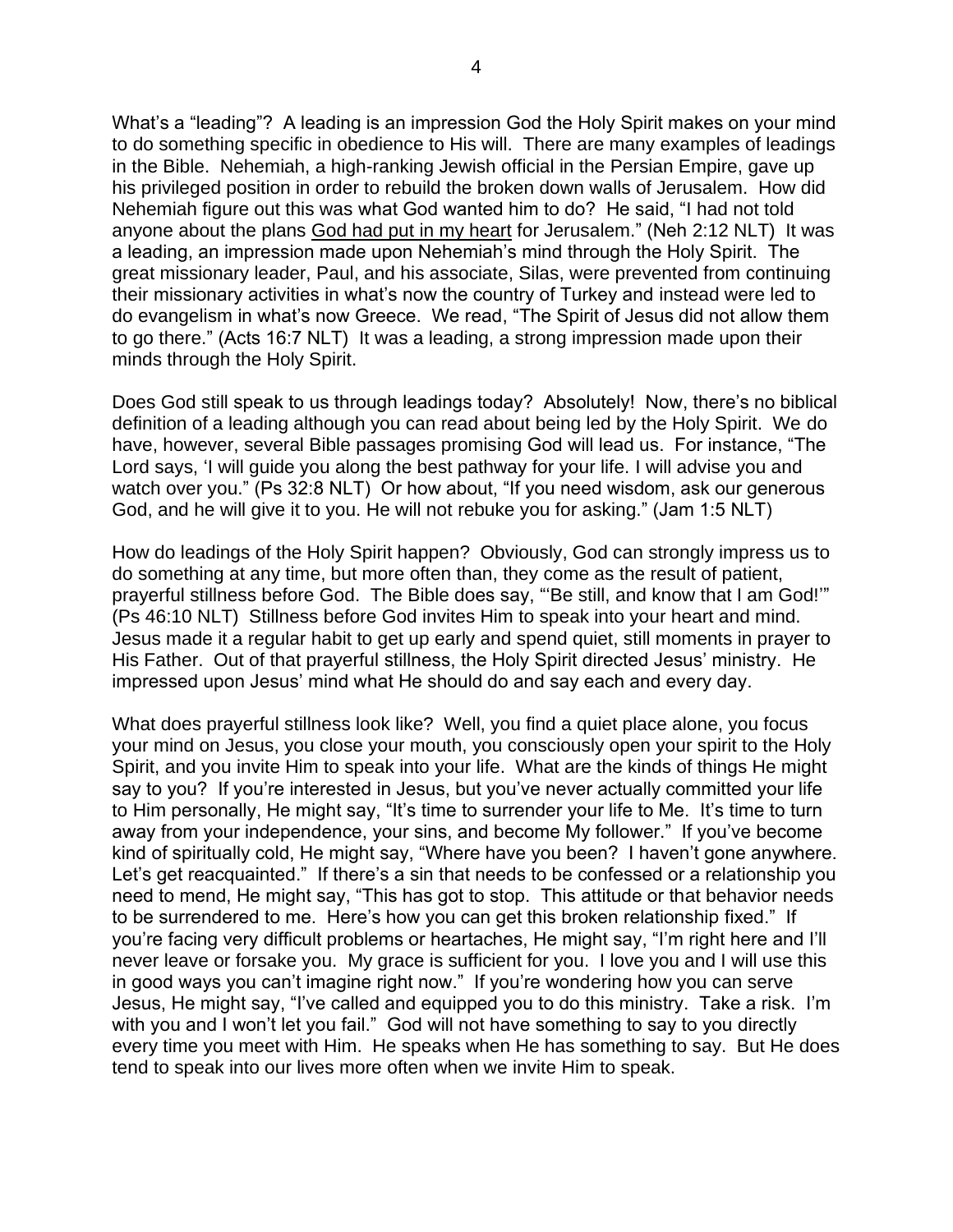Can seeking God's will through His leadings be abused? Sure. If God can make impressions on your mind, so can the devil. In fact, the word for the devil's brand of leadings is temptation! Given the fact the Bible says the devil masquerades as an angel of light, how can we be sure we're not getting bamboozled by our great spiritual enemy? Well, true leadings are always consistent with Scripture. The Holy Spirit will never lead you to marry a non-Christian, or tell a lie, or treat someone with disrespect. If an impression goes against the Bible's teaching, it comes from an unholy spirit not the Holy Spirit. Reject it immediately. Then, true leadings are consistent with the person God created you to be. God has made each of us with unique talents, gifts, abilities, likes and dislikes. God will never ask you to do something you're just not equipped to do or be involved in a ministry for which you are not spiritually gifted. True leadings are often confirmed by circumstances. In other words, God often opens and closes doors of opportunity to us. If an impression is accompanied by an open door, that's one more reason to conclude it's a genuine leading from the Holy Spirit. I agree with the observation that when God opens a door, no one can close it and when He closes a door, no one can open it. Circumstances can confirm leadings.

True leadings of the Holy Spirit are accompanied by His peace. I've found if I'm in danger of stepping out of God's will for my life, the Holy Spirit will often put me on edge. There's just kind of a restless, jangling in my spirit that indicates I'm not in tune with Him. By the same token, if my decision is accompanied by an overwhelming sense of His peace, it raises my confidence level I'm being truly led by the Lord. True leadings usually involve being a servant. If an impression to do something is self-serving or selfpromoting, be suspicious of it. Genuine leadings of the Holy Spirit often encourage me to humble myself, serve somebody, encourage someone, or give something away. The devil will never do that! I think of something Paul said, "'And now I am bound by the Spirit (that was a leading) to go to Jerusalem. I don't know what awaits me, except that the Holy Spirit tells me in city after city that jail and suffering lie ahead." (Acts 20:22-23 NLT) Paul knew he was being led to sacrifice his personal safety and comfort for the sake of spreading the good news about Jesus. Some of God's leadings will require us to make a choice between staying comfortable or being useful in His Kingdom, making money or seeking first His Kingdom, being a winner in the world's eyes or being prosperous and successful in His eyes. Here's a third way God might speak to us.

# **GOD SPEAKS THROUGH WISE COUNSELORS.**

Godly people who can give us wise counsel are one of God's great gifts to us. The Bible tells us to seek out these people and listen carefully to what they say. "Pride leads to conflict; those who take advice are wise." (Pro 13:10 NLT) It also says, "Plans go wrong for lack of advice; many advisers bring success." (Pro 15:22 NLT) Wise counselors give you insight concerning your problems. I think of Moses trying to administrate everything for everybody among the two million Israelites he led out of Egypt. His father in law, Jethro, outlined a wise plan to relieve Moses of unnecessary stress and Moses was humble enough to listen and do it.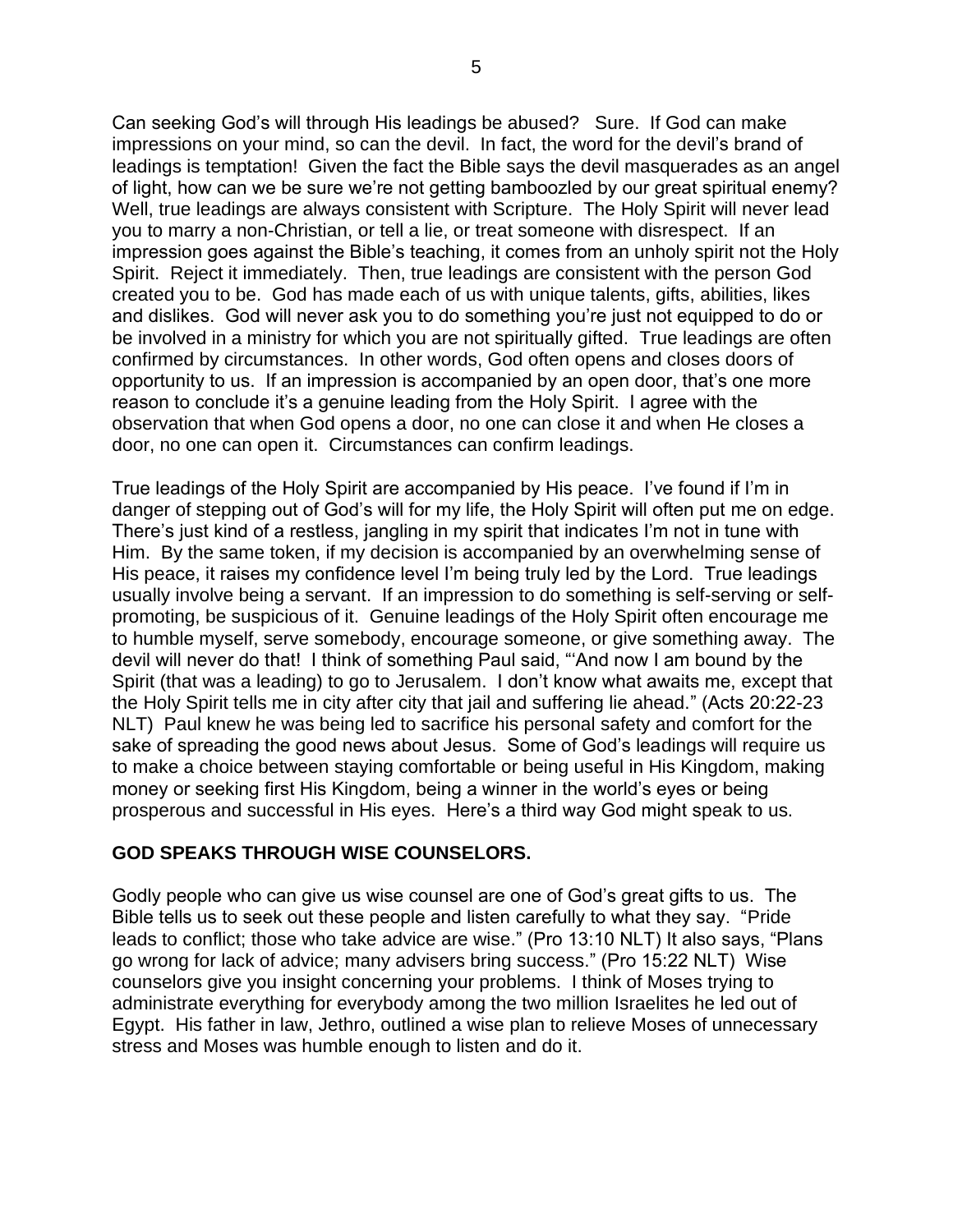Wise counselors can give you insight into how best to serve the Lord. If someone approaches you to begin a new ministry or get involved in an existing ministry, a godly counselor can often give you good advice on what to do if you're uncertain. They might have a better grasp on your gifts and abilities than even you do; therefore, they can encourage you do what's best. Wise counselors can help you correct sinful behavior and attitudes. Do you have someone like that in your life who loves you enough to warn you when you're heading in the wrong direction? Wise counselors are godly people who only want for you what God wants for you. No agenda. They stay objective, listen carefully, and answer slowly. Here's the fourth way God might speak to us.

# **GOD SPEAKS THROUGH PAIN.**

Perhaps it's a bit odd to make this one of the big four ways God speaks to us, but both the Bible and life experience confirms it. Physical pain, financial pain, relational pain, emotional pain, circumstantial pain can be a way God speaks. I don't like pain any more than anyone else, but I've got to admit it's been a primary way God has spoken to me in my life. I see that pattern in the lives of Bible characters and other followers of Jesus, too. Maybe it's because so much of what God wants to do in us requires change of some kind: a change in our attitudes, a change in our behavior, a change in our priorities, a change in how we do relationships. None of us like change. We often fear what it will require of us. Often we will not change until the pain becomes greater than the fear of change. Once the pain gets greater than the fear, then we change.

The psalmist said to God, "I used to wander off until you disciplined me; but now I closely follow your word…. Your instructions are more valuable to me than millions in gold and silver." (Ps 119:67, 72 NLT) One of the great discoveries in knowing God and His will is when we stop resisting pain, rejecting pain, being mad at pain, and begin to open ourselves to whatever God might want to say to us through the pain we experience. C.S. Lewis had a great insight when he wrote, "God whispers to us in our pleasures,… but shouts in our pains." If you're in pain today about some matter, it's probably not because God is displeased with you. Instead, God wants to speak to you. He wants to get your attention. He has something important to say and to do in you.

Years ago, farmers in southern Alabama were accustomed to planting one crop every year--cotton. They would plow as much ground as they could and plant their crop. Year after year they lived by cotton. Then one year the dreaded boll weevil devastated the whole area. So the next year the farmers mortgaged their homes and planted cotton again, hoping for a good harvest. But as the cotton began to grow, the insect came back and destroyed the crop, wiping out most of the farms. The few who survived those two years of the boll weevil decided to experiment the third year, so they planted something they'd never planted before--peanuts. And peanuts proved so hardy and the market proved so ravenous for that product that the farmers who survived the first two years reaped profits that third year that enabled them to pay off all their debts. They planted peanuts from then on and prospered greatly. Do you know what those farmers did? They spent some of their new wealth to erect in the town square a monument--to the boll weevil. I kid you not! If you go to the town of Enterprise, Alabama, you will see